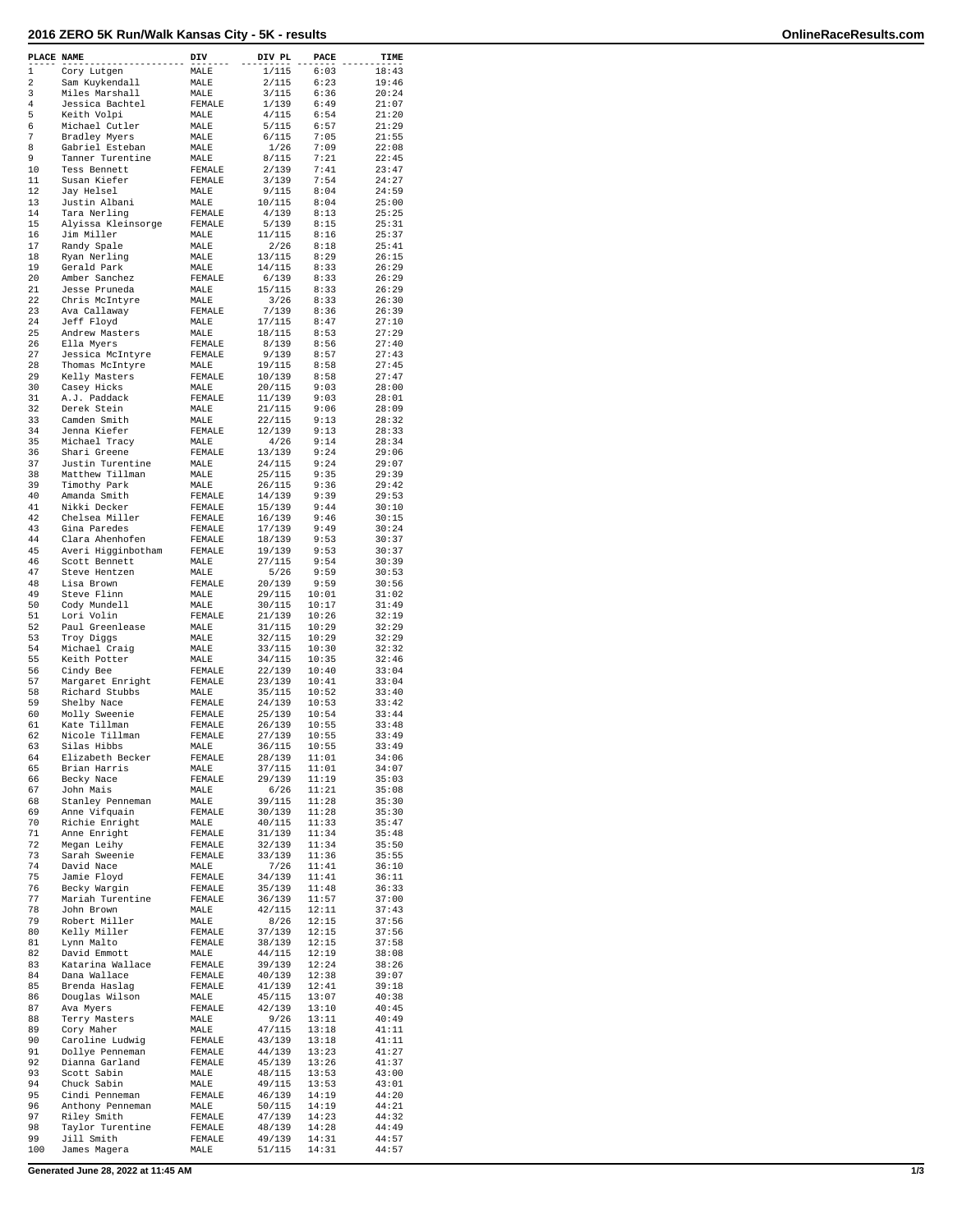## **2016 ZERO 5K Run/Walk Kansas City - 5K - results OnlineRaceResults.com**

| PLACE NAME |                                       | DIV            | DIV PL            | PACE           | TIME             |
|------------|---------------------------------------|----------------|-------------------|----------------|------------------|
| 101        | Ellie Magera                          | FEMALE         | 50/139            | 14:32          | 45:00            |
| 102        | Lauren Taylor                         | FEMALE         | 51/139            | 14:36          | 45:12            |
| 103        | Brandi Rodgers                        | FEMALE         | 52/139            | 14:43          | 45:36            |
| 104        | Samantha Jones                        | FEMALE         | 53/139            | 14:43          | 45:37            |
| 105        | Donna Schmidt                         | FEMALE         | 54/139            | 14:50          | 45:58            |
| 106        | Kurt Schmidt                          | MALE           | 52/115            | 14:51          | 45:59            |
| 107        | Gelia Dodin                           | FEMALE         | 55/139            | 14:52          | 46:03            |
| 108        | Esther Gardner                        | FEMALE         | 56/139            | 14:52          | 46:03            |
| 109        | Kenisen Large                         | FEMALE         | 57/139            | 15:29          | 47:57            |
| 110        | Jon Wensel                            | MALE           | 53/115            | 15:30          | 48:00            |
| 111<br>112 | Lisa Large<br>Brent Franklin          | FEMALE<br>MALE | 58/139<br>10/26   | 15:30<br>15:30 | 48:00<br>48:02   |
| 113        | Corry Franklin                        | FEMALE         | 59/139            | 15:33          | 48:09            |
| 114        | Brian Gambill                         | MALE           | 55/115            | 15:38          | 48:27            |
| 115        | Kristin Gambill                       | FEMALE         | 60/139            | 15:38          | 48:27            |
| 116        | Zerina Omeragic                       | FEMALE         | 61/139            | 15:44          | 48:45            |
| 117        | Nermina Omerahic                      | FEMALE         | 62/139            | 15:44          | 48:46            |
| 118        | Penny Holm                            | FEMALE         | 63/139            | 15:47          | 48:53            |
| 119        | Eric Holm                             | MALE           | 56/115            | 15:47          | 48:54            |
| 120        | Deonte Minor                          | MALE           | 57/115            | 15:53          | 49:11            |
| 121        | John Lombardo                         | MALE           | 58/115            | 15:59          | 49:31            |
| 122        | Paul Taylor                           | MALE           | 11/26             | 16:10          | 50:06            |
| 123        | Abby Taylor                           | FEMALE         | 64/139            | 16:10          | 50:06            |
| 124        | Maria Jonas                           | FEMALE         | 65/139            | 16:25          | 50:51            |
| 125        | Larry Arnold                          | MALE           | 12/26             | 16:30          | 51:06            |
| 126<br>127 | John Dockery<br>Aaron Hilgedick       | MALE<br>MALE   | 61/115<br>62/115  | 16:33          | 51:15<br>51:17   |
| 128        | Cate Stein                            | FEMALE         | 66/139            | 16:33<br>16:35 | 51:22            |
| 129        | Gail Tracy                            | FEMALE         | 67/139            | 16:35          | 51:23            |
| 130        | Maggie Frank                          | FEMALE         | 68/139            | 16:37          | 51:29            |
| 131        | Jennifer Franke                       | FEMALE         | 69/139            | 16:38          | 51:31            |
| 132        | Mary Emerson                          | FEMALE         | 70/139            | 16:38          | 51:31            |
| 133        | Ron Lewallen                          | MALE           | 13/26             | 16:42          | 51:43            |
| 134        | Marilyn Lewallen                      | FEMALE         | 71/139            | 16:42          | 51:44            |
| 135        | Dylan Hendricks                       | MALE           | 64/115            | 16:48          | 52:02            |
| 136        | Gabriella Hendricks                   | FEMALE         | 72/139            | 16:48          | 52:03            |
| 137        | Jennifer Hendricks                    | FEMALE         | 73/139            | 16:48          | 52:03            |
| 138        | Bryan King                            | MALE           | 14/26             | 16:49          | 52:05            |
| 139        | Ben Tillman                           | MALE           | 66/115            | 16:55          | 52:26            |
| 140        | John Avery                            | MALE           | 67/115            | 16:57          | 52:30            |
| 141        | Megan Chafen                          | FEMALE         | 74/139            | 17:00          | 52:39            |
| 142        | Kady Klingler                         | FEMALE         | 75/139            | 17:00          | 52:39            |
| 143<br>144 | Lyle Speace<br>Donald Tillman         | MALE           | 68/115<br>15/26   | 17:04<br>17:05 | 52:54<br>52:55   |
| 145        | Scott Montgomery                      | MALE<br>MALE   | 70/115            | 17:06          | 52:57            |
| 146        | Tom Herrick                           | MALE           | 71/115            | 17:06          | 52:58            |
| 147        | Christy Marshall                      | FEMALE         | 76/139            | 17:08          | 53:03            |
| 148        | Dale Marshall                         | MALE           | 72/115            | 17:08          | 53:04            |
| 149        | Cathy Dandurand                       | FEMALE         | 77/139            | 17:08          | 53:06            |
| 150        | Robert Kort                           | MALE           | 73/115            | 17:14          | 53:24            |
| 151        | Kathy Ungerer                         | FEMALE         | 78/139            | 17:14          | 53:24            |
| 152        | Courtney Schroeder                    | FEMALE         | 79/139            | 17:17          | 53:34            |
| 153        | Jillayne Tillman                      | FEMALE         | 80/139            | 17:19          | 53:39            |
| 154        | Amanda Robertson                      | FEMALE         | 81/139            | 17:27          | 54:02            |
| 155        | Nicole Valdivia                       | FEMALE         | 82/139            | 17:27          | 54:03            |
| 156<br>157 | Alexandria Golden                     | FEMALE         | 83/139            | 17:28<br>17:32 | 54:08<br>54:18   |
| 158        | Jaime Clark<br>Lorraine Clark         | MALE<br>FEMALE | 16/26<br>84/139   | 17:33          | 54:21            |
| 159        | Barbara Moore                         | FEMALE         | 85/139            | 17:34          | 54:24            |
| 160        | Kamryn Vunetich                       | FEMALE         | 86/139            | 17:34          | 54:24            |
| 161        | Duane Pumphrey                        | MALE           | 75/115            | 17:34          | 54:25            |
| 162        | Stephanie Pumphrey                    | FEMALE         | 87/139            | 17:34          | 54:26            |
| 163        | Linda Oberrieder                      | FEMALE         | 88/139            | 17:35          | 54:29            |
| 164        | Morgan Vunetich                       | FEMALE         | 89/139            | 17:37          | 54:34            |
| 165        | Patrick Vunetich                      | MALE           | 76/115            | 17:39          | 54:42            |
| 166        | Mary Compton                          | FEMALE         | 90/139            | 17:45          | 54:59            |
| 167        | Kathy Marcy                           | FEMALE         | 91/139            | 17:45          | 55:00            |
| 168        | Bill Jonas                            | MALE           | 77/115            | 17:47          | 55:07            |
| 169<br>170 | Angel Patterson-Tetuan FEMALE         |                | 92/139            | 17:49          | 55:11            |
| 171        | Brad Longwell                         | FEMALE         | 93/139            | 17:49<br>17:49 | 55:11<br>55:11   |
| 172        | Lynnessa Wall<br>David Findley        | FEMALE<br>MALE | 94/139<br>78/115  | 17:49          | 55:12            |
| 173        | Kara Findley                          | FEMALE         | 95/139            | 17:49          | 55:12            |
| 174        | Doug Compton                          | MALE           | 79/115            | 17:50          | 55:16            |
| 175        | Vincent Tetuan Iv                     | MALE           | 80/115            | 17:50          | 55:16            |
| 176        | Tyler King                            | MALE           | 81/115            | 17:51          | 55:17            |
| 177        | Justin Hendricks                      | MALE           | 82/115            | 17:51          | 55:17            |
| 178        | Mark Dieckhauv                        | MALE           | 83/115            | 17:53          | 55:24            |
| 179        | Rodney Dalton                         | MALE           | 84/115            | 17:55          | 55:29            |
| 180        | Sheri Crowley                         | FEMALE         | 96/139            | 17:55          | 55:32            |
| 181        | Cheryl Ball                           | FEMALE         | 97/139            | 17:56          | 55:32            |
| 182        | Sarah Wilson                          | FEMALE         | 98/139            | 18:19          | 56:45            |
| 183        | Troy Bandy                            | MALE           | 85/115            | 18:20          | 56:47            |
| 184<br>185 | Michael Woodward<br>Laura Brittingham | MALE<br>FEMALE | 86/115<br>99/139  | 18:22<br>18:22 | 56:53<br>56:53   |
| 186        | Kelli Knight                          | FEMALE         | 100/139           | 18:22          | 56:55            |
| 187        | Nancy Ward                            | FEMALE         | 101/139           | 18:24          | 57:02            |
| 188        | Sara Long                             | FEMALE         | 102/139           | 18:26          | 57:06            |
| 189        | Michael Holleron                      | MALE           | 87/115            | 18:30          | 57:19            |
| 190        | Lisa Holleron                         | FEMALE         | 103/139           | 18:30          | 57:21            |
| 191        | Steve Barrett                         | MALE           | 88/115            | 18:37          | 57:40            |
| 192        | Rebekah Barrett                       | FEMALE         | 104/139           | 18:37          | 57:41            |
| 193        | Mark Townsend                         | MALE           | 17/26             | 18:47          | 58:13            |
| 194        | Christina Vunetich                    | FEMALE         | 105/139           | 18:50          | 58:21            |
| 195        | Susan Risvold                         | FEMALE         | 106/139           | 19:04          | 59:04            |
| 196        | Debbie Stubbs                         | FEMALE         | 107/139           | 19:04          | 59:06            |
| 197<br>198 | Aimee Nerling<br>Daniel Risvold       | FEMALE<br>MALE | 108/139<br>90/115 | 19:20<br>19:34 | 59:55<br>1:00:36 |
| 199        | Rawley Tettenborn                     | MALE           | 91/115            | 19:35          | 1:00:40          |
| 200        | John Risvold                          | MALE           | 92/115            | 19:36          | 1:00:42          |
|            |                                       |                |                   |                |                  |

**Generated June 28, 2022 at 11:45 AM 2/3**